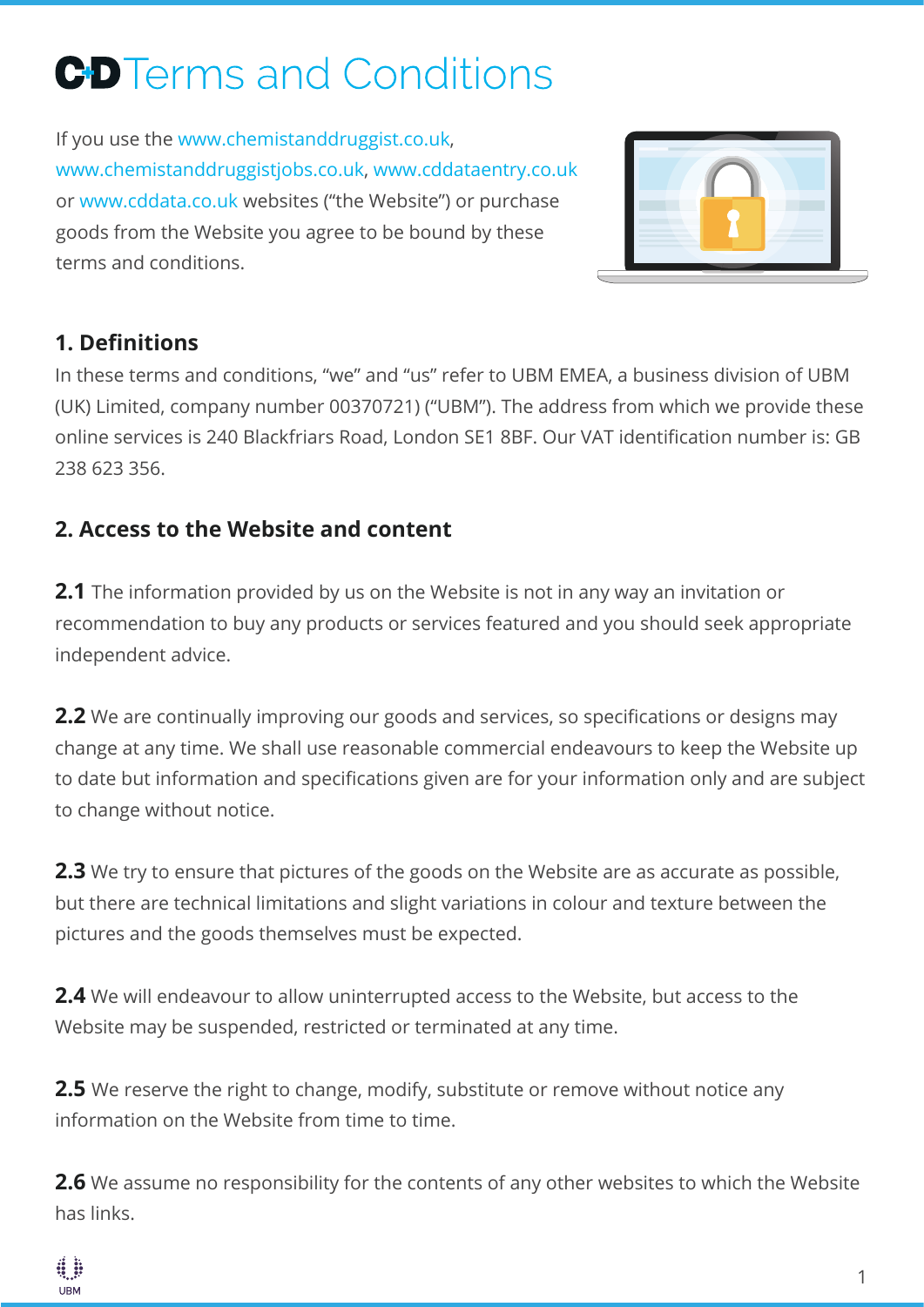#### **3. Intellectual Property**

**3.1** The copyright in the material contained in the Website, together with the website design, text and graphics, and their selection and arrangement, and all software compilations, underlying source code and software (including applets) belongs to UBM, its subsidiaries or the providers of such information. All rights are reserved. None of this material may be reproduced or distributed without our written permission. You may, however, download or print a single copy for your own non-commercial off-line viewing.

**3.2** "Chemist+Druggist", "C+D", "C+D Jobs" and "C+D Data" are trademarks of UBM. Other product and company names mentioned on this Website may be the trademarks or registered trademarks of their respective owners.

**3.3** You shall retain ownership of all copyright (where applicable) in any data you submit to the Website. You grant us a world-wide exclusive, royalty-free, non-terminable licence to use, copy, distribute, publish and transmit such data in any manner.

# **4. Exclusions of liability**

**4.1** We use reasonable endeavours to ensure that the data on the Website is accurate and to correct any errors or omissions as soon as practicable after being notified of them. We do not monitor, verify or endorse information submitted by third parties for posting on the Website and you should be aware that such information may be inaccurate, incomplete or out of date. To the extent permitted by applicable law, we disclaim all warranties and representations (whether express or implied) as to the accuracy of any information contained on the Website. We do not guarantee that the Website will be fault free and do not accept liability for any errors or omissions.

**4.2** Due to the nature of electronic transmission of data over the internet, and the number of users by whom data is posted on to the Website, any liability we may have for any losses or claims arising from an inability to access the Website, or from any use of the Website or reliance on the data transmitted using the Website, is excluded to the fullest extent permissible by law. In no event shall we be liable for any indirect loss, consequential loss, loss of profit, data, revenue, business opportunity, anticipated savings, goodwill or reputation whether in contract, tort or otherwise arising out of or in connection with these terms and conditions or use of the Website save where such liability cannot be excluded by law.

**4.3** We do not give any warranty that the Website is free from viruses or anything else which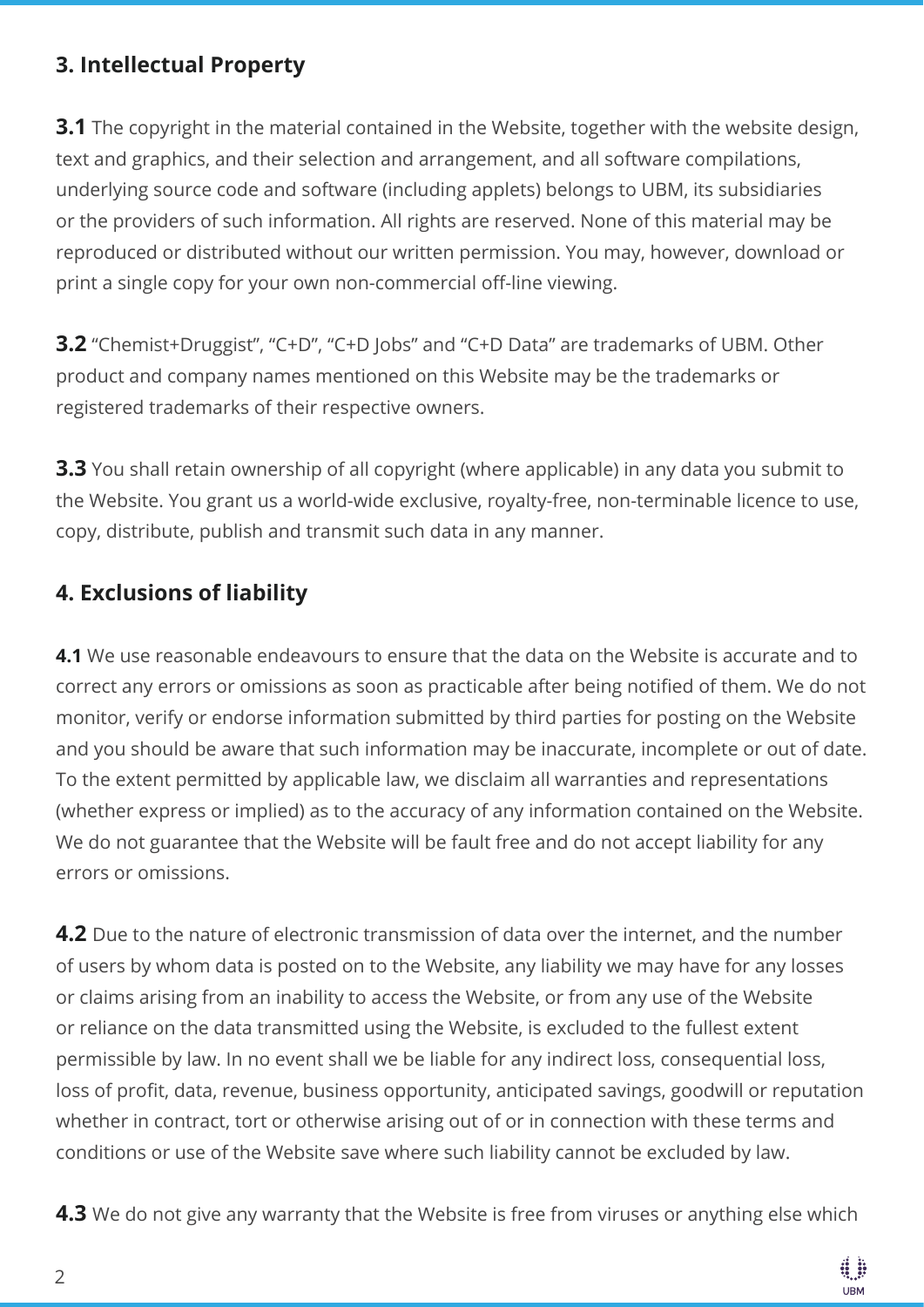may have a harmful effect on any technology.

# **5. Exclusion of liability for suppliers' goods and services**

We promote a number of suppliers on the Website and offer you the opportunity to buy goods and services from those suppliers through the Website. We accept no liability for any goods or services provided by third party suppliers. Any goods or services which are not stated to be provided by us are provided by third parties over whom we do not have control and you should satisfy yourself that you wish to purchase those goods or services before contracting with the supplier. The suppliers will supply good and services on their own terms and conditions and you should check that you agree to those terms and conditions before placing an order.

# **6. User name and password**

**6.1** On registering with us, you are issued with a user name and password which must be used in order to access certain restricted parts of the Website. The user name and password are personal to you and are not transferable.

**6.2** Your name and password are the methods used by us to identify you and so are very important. You are responsible for all information posted on the Website by anyone using your user name and password and any payments due for services accessed through the Website by anyone using your user name and password. Any breach of security of a user name and password should be notified to us immediately.

**6.3** You may not adapt or circumvent the systems in place in connection with the Website, nor access the Website other than through normal operations

# **7. Data submitted by users**

**7.1** We accept no liability for data supplied by any user for display on the Website and the limitations in condition 4 above (Exclusions of liability) apply.

**7.2** If you submit data for display on the Website you are responsible for ensuring that the data is accurate, complete and up to date and for updating that data where necessary.

**7.3** If you submit data for display on the Website you are responsible for ensuring that no data is uploaded or submitted which is untrue, defamatory, obscene or abusive or otherwise objectionable or in breach of any applicable laws or rights of third parties.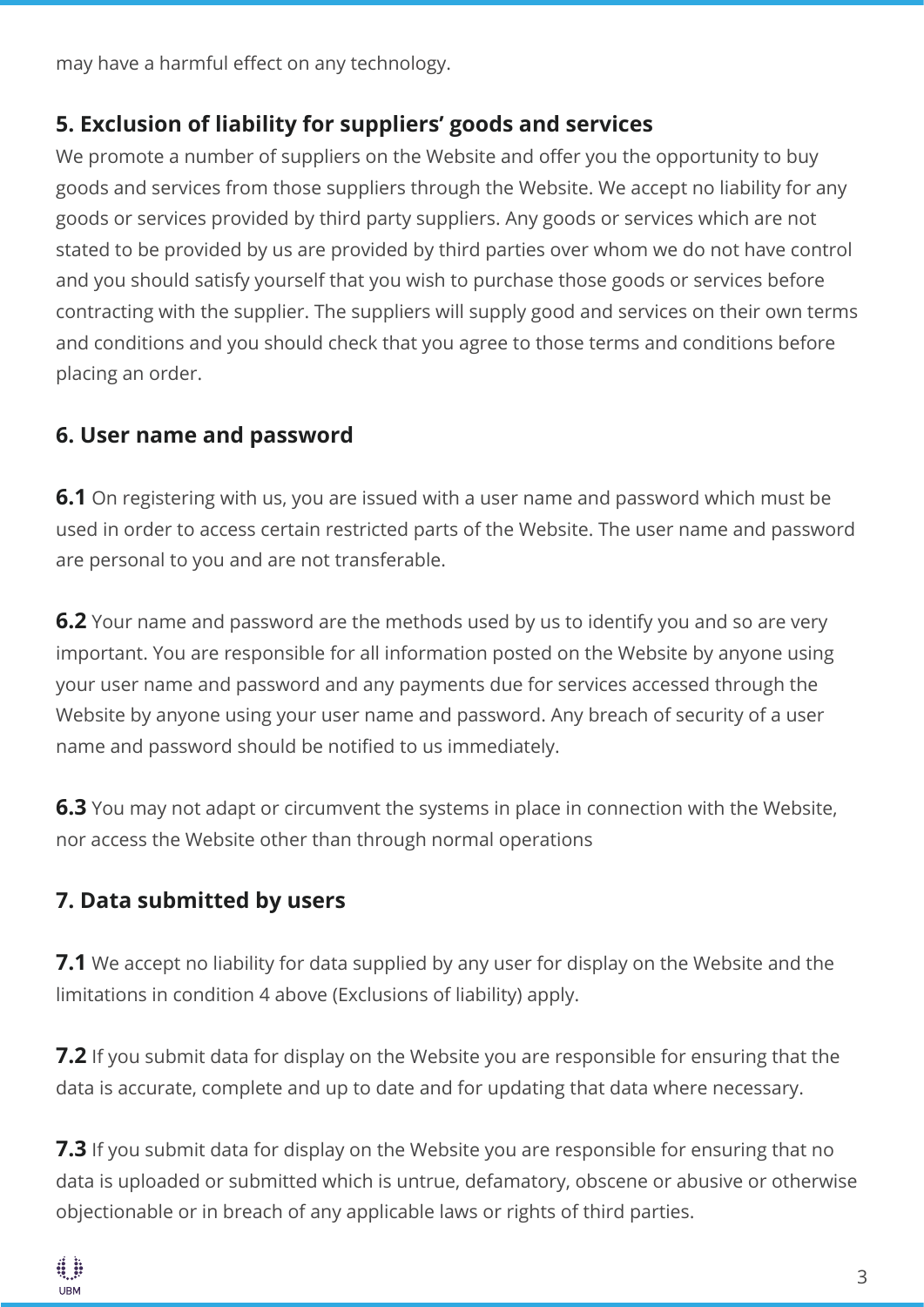**7.4** You warrant that you have taken all reasonable precautions to ensure that any data you upload or otherwise submit to the Website is free from viruses and anything else which may have a contaminating or destructive effect on any part of the Website or any other technology.

**7.5** We reserve the right (without limiting our rights to seek other remedies) to remove offending material placed on the Website that we consider to constitute a misuse of the Website or which is otherwise harmful to other users of the Website.

**7.6** You will indemnify us for any claim or loss (including without limitation, economic loss) suffered by us arising out of your failure to observe any of these terms and conditions.

**7.7** Subject to the Contracts (Rights of Third Parties) Act 1999 condition 7.5 may be enforced by the following people in their own right: any third party with whom we contract for content or advertising and our employees or agents.

#### **8. Data protection**

**8.1** We are committed to protecting your privacy. Please see our Privacy Policy here for information about how we use your data.

#### **9. Cookies**

**9.1** We use cookies to personalise and improve your experience of the Website. For more information about cookies please see our Cookie Policy here.

# **10. Termination**

**10.1** We reserve the right to terminate or suspend your access to the Website and the services within it at any time without prior notice.

**10.2** All disclaimers, indemnities and exclusions in these terms and conditions shall survive termination of the agreement between us for any reason.....

# **11. General**

**11.1** If any provision of these terms and conditions is held to be unlawful, invalid or unenforceable, that provision shall be deemed severed and the validity and enforceability of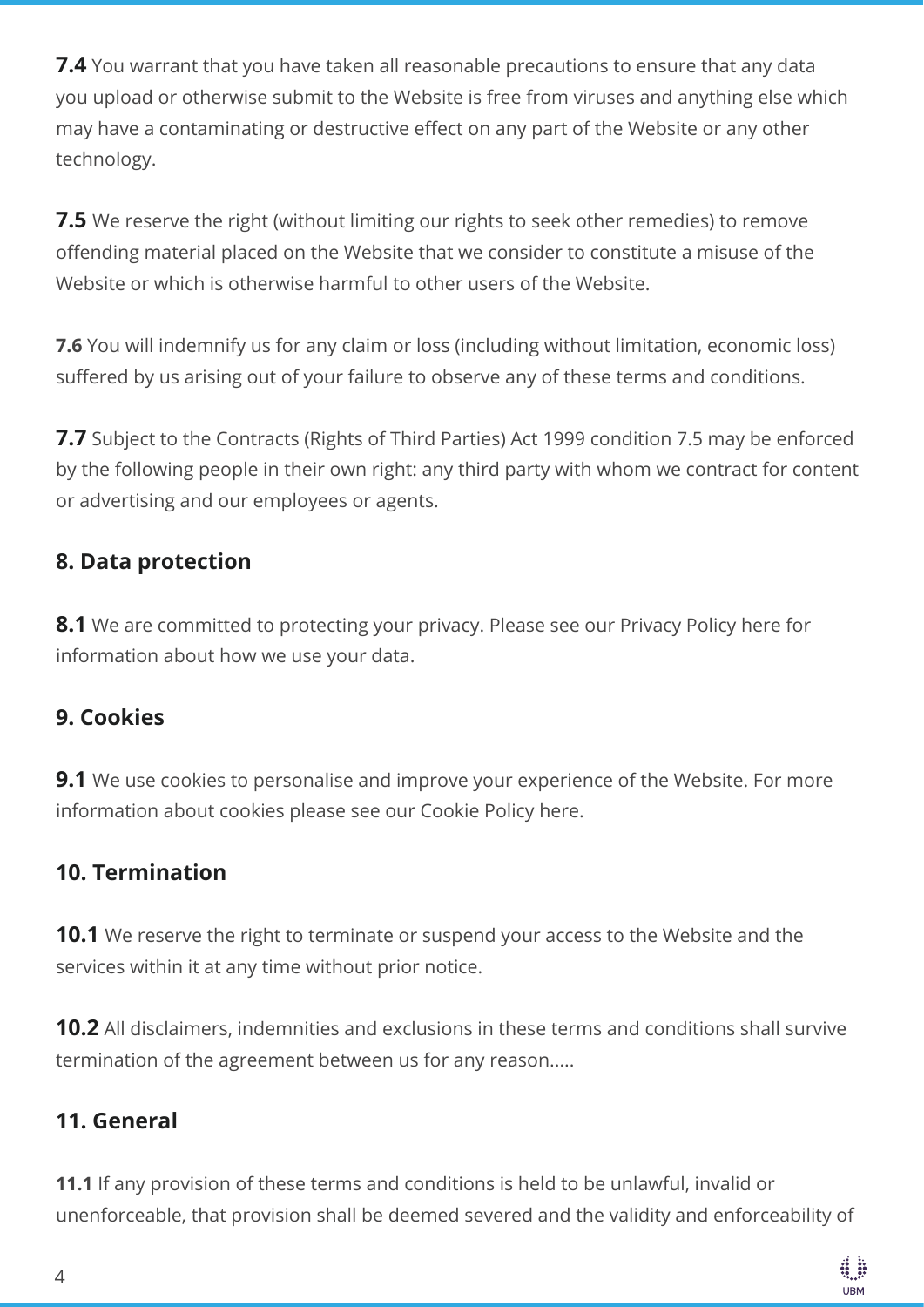the remaining provisions of these terms and conditions shall not be affected.

**11.2** We may modify these terms and conditions at any time by publishing the modified terms and conditions on the Website, which shall be effective immediately. Terms and Conditions of Sale

# **12. Formation of agreement**

**12.1** An agreement for us to sell you goods is made on the basis of these terms and conditions when we accept your order for goods by confirming receipt of your payment for the goods or you download goods from the Website, whichever is earlier. (This agreement between us is referred to in these terms and conditions as "this agreement".)

**12.2** The description of the goods, price, currency, VAT, insurance and delivery costs are set out in the order page.

#### **13. Orders**

**13.1** Orders shall be accepted at our sole discretion but are normally accepted if the goods are available, the order reflects current pricing, you are based in a country to which we are currently able to sell and your credit or account card is authorised for the transaction.

**13.2** The price quoted on the Website is the price that you will have to pay for the goods.

#### **14. Acceptance of your order**

We will confirm receipt of your order when we confirm receipt of your payment by e-mail.

#### **15. Payment**

We shall charge your account for payment when we receive your order.

#### **16. Delivery Dates**

Unless we specify otherwise, we will endeavour to deliver hard copy products within 14 days. However, all delivery dates are given only for general guidance and we will not be held liable in any way for late delivery of goods.

# **17. Method/Failed Delivery**

We shall attempt to deliver physical goods to the address you specify for delivery, or if none, to the credit card address you supply. It is important that these addresses supplied by you to

us are accurate.

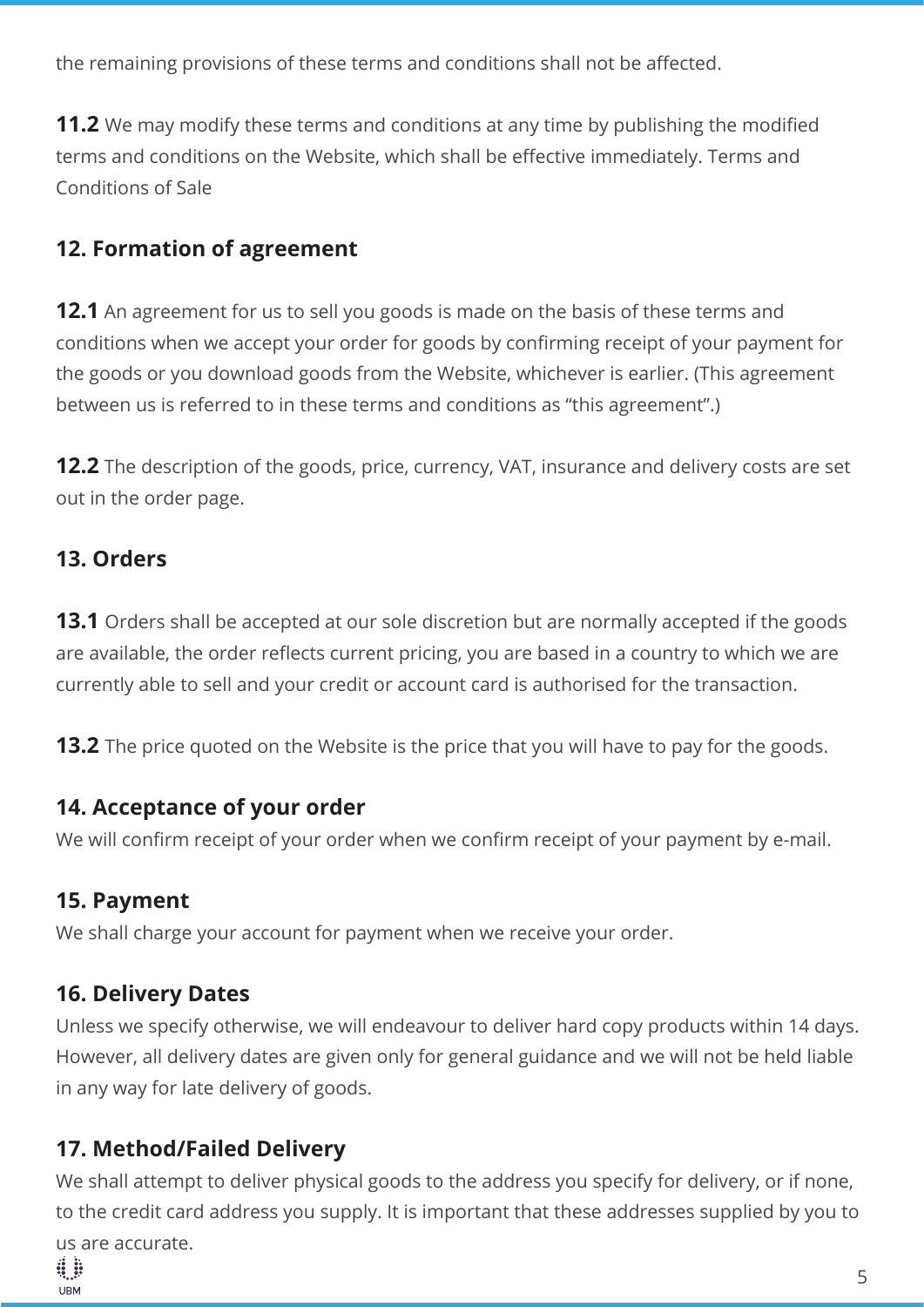#### **18. Scope of advertisements**

The content of the Website is directed solely at those who access the site from the United Kingdom. We make no representation or warranty that any goods referred to in the Website are available or are otherwise suitable for use outside the United Kingdom.

### **19. Ownership**

**19.1** You will only own the goods once they have been successfully delivered and when we have received cleared payment for them in full. Until that time we will retain title to the goods.

**19.2** Goods supplied are not for resale.

#### **20. Exchange or refund**

**20** We will be happy to exchange or refund any physical goods with which you are not completely satisfied. Simply return the goods to us unused, within 7 working days, with the dispatch note. You will be responsible for the direct costs of returning the goods. This right to exchange and refund does not apply to goods you have downloaded from the Website.

# **21. Liability**

**21.1** If you have a valid claim in respect of any of the goods which is based on any defect in the quality or condition of the goods or their failure to meet specification in accordance with this agreement, we shall be entitled to replace the goods (or the faulty part in question) free of charge or, at our sole discretion, refund to you the price of the goods (or a proportionate part of the price).

**21.2** We will take all reasonable care to keep your order secure, but in the absence of our negligence we cannot be held liable for any loss you may suffer if a third party obtains unauthorised access to any data (including credit and account details) you provide when accessing or ordering from the Website. It is up to you to keep your username and password secret.

**21.3** We shall not be liable to you in connection with this agreement in contract, tort (including negligence) or otherwise for any loss of profit, anticipated savings or data (in each case whether direct or indirect) or any indirect loss.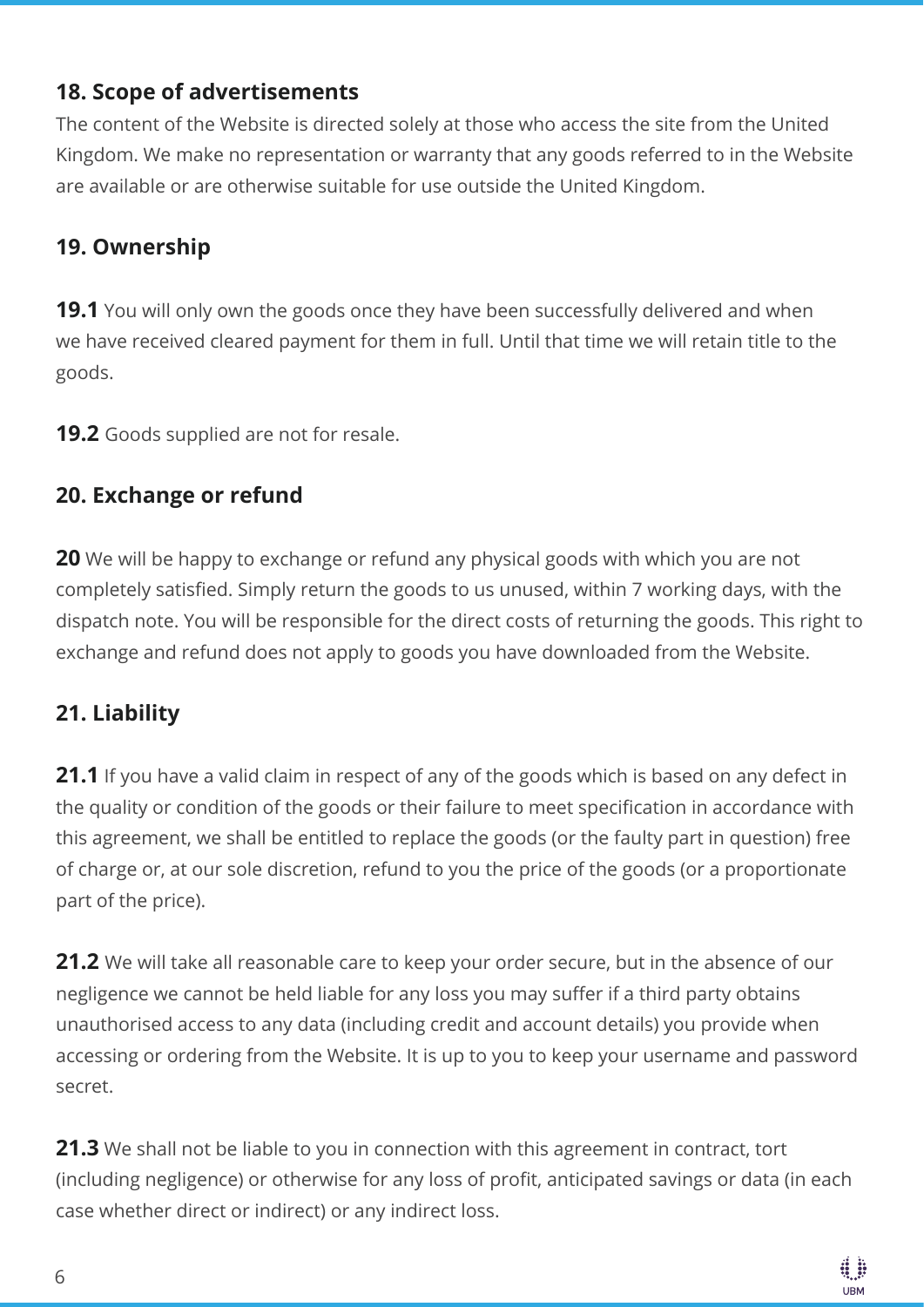**21.4** Our aggregate liability to you in connection with this agreement shall not exceed the value of the goods ordered by you.

**21.5** Notwithstanding anything else in these terms and conditions, we accept unlimited liability in respect of death, personal injury or damage to property caused by our negligence.

# **22. Statutory Rights**

These terms and conditions do not affect your statutory rights as a consumer (if applicable).

#### **23. Matters outside our control**

We shall not be liable to you or in breach of this agreement for delay or failure to perform if the delay or failure is due to a cause beyond our reasonable control.

#### **24. E-mail, user name and password**

**24.1** E-mails to you shall be to the address you specify to us. It is important that you give us an accurate and valid e-mail address and tell us of any changes to it.

**24.2** If you are issued with a user name and password before you can order goods from us, these will be personal to you and are not transferable. You will be responsible for any payments due for goods ordered through the Website by anyone using your user name and password.

#### **25. General**

**25.1** If we fail to enforce a right under this agreement, that failure will not prevent us from enforcing other rights, or the same type of right on a later occasion.

**25.2** If any provision of these terms and conditions is held to be unlawful, invalid or unenforceable, that provision shall be deemed severed and the validity and enforceability of the remaining provisions of these terms and conditions shall not be affected.

# **26. Complaints**

If you have a complaint, please e-mail us at:haveyoursay@chemistanddruggist.co.uk

# **27. Governing law**

**27.1** These terms and conditions shall be governed by and construed in accordance with English law.